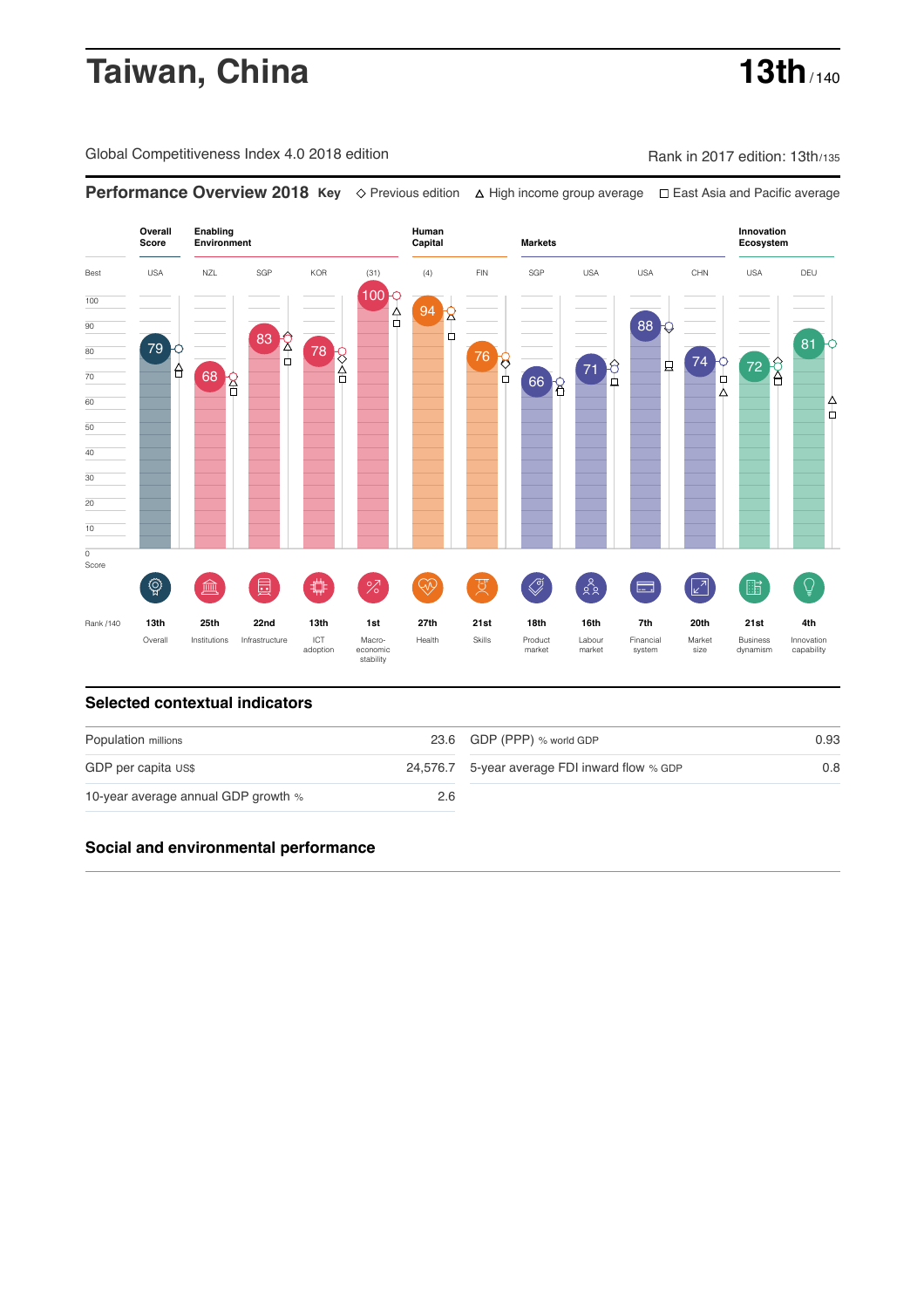# **Taiwan, China 13th**/140

| <b>Index Component</b>                                                                     | Value                    | Score *                   | Rank/140 | <b>Best Performer</b>       |
|--------------------------------------------------------------------------------------------|--------------------------|---------------------------|----------|-----------------------------|
| 寙<br>Pillar 1: Institutions 0-100 (best)                                                   | Ĭ.                       | 68.5 ↑                    | 25       | <b>New Zealand</b>          |
| 1.01 Organized crime 1-7 (best)                                                            | 5.1                      | 68.1 ↓                    | 56       | Finland                     |
| 1.02 Homicide rate /100,000 pop.                                                           | 0.8                      | $98.9 =$                  | 26       | Multiple (9)                |
| 1.03 Terrorism incidence 0 (very high) -100 (no incidence)                                 | 99.9                     | 99.9 $\sqrt{ }$           | 59       | Multiple (24)               |
| 1.04 Reliability of police services 1-7 (best)                                             | 5.5                      | 75.7 ↓                    | 31       | Finland                     |
| 1.05 Social capital 0-100 (high)                                                           | n/a                      | 54.2 ↓                    | n/a      | Australia                   |
| 1.06 Budget transparency 0-100 (best)                                                      | 84.6                     | $84.6 =$                  | 14       | Multiple (2)                |
| 1.07 Judicial independence 1-7 (best)                                                      | 4.5                      | 57.6 ↑                    | 47       | Finland                     |
| 1.08 Efficiency of legal framework in challenging regulations 1-7 (best)                   | 3.7                      | 44.7 ↑                    | 50       | Finland                     |
| 1.09 Freedom of the press 0-100 (worst)                                                    | 23.4                     | 76.6 ↑                    | 37       | Norway                      |
| 1.10 Burden of government regulation 1-7 (best)                                            | 4.0                      | $50.4$ 1                  | 31       | Singapore                   |
| 1.11 Efficiency of legal framework in settling disputes 1-7 (best)                         | 3.8                      | 45.9 $\sqrt{ }$           | 63       | Singapore                   |
| 1.12 E-Participation Index 0-1 (best)                                                      | n/a                      | $94.4$ 1                  | n/a      | Multiple (3)                |
| 1.13 Future orientation of government 1-7 (best)                                           | 3.7                      | 45.6 ↓                    | 67       | Singapore                   |
| 1.14 Incidence of corruption 0-100 (best)                                                  | 63.0                     | 63.0 个                    | 26       | New Zealand                 |
| 1.15 Property rights 1-7 (best)                                                            | 5.5                      | 74.7 ↓                    | 24       | Finland                     |
| 1.16 Intellectual property protection 1-7 (best)                                           | 5.0                      | 67.3 $\sqrt{ }$           | 29       | Finland                     |
| 1.17 Quality of land administration 0-30 (best)                                            | 28.5                     | $95.0 =$                  | 2        | Singapore                   |
| 1.18 Strength of auditing and reporting standards 1-7 (best)                               | 5.6                      | $77.4 \; \downarrow$      | 21       | Finland                     |
| 1.19 Conflict of interest regulation 0-10 (best)                                           | 6.7                      | $67.0 =$                  | 32       | Multiple (2)                |
| 1.20 Shareholder governance 0-10 (best)                                                    | 7.3                      | $73.0 =$                  | 15       | Kazakhstan                  |
| 員<br>Pillar 2: Infrastructure 0-100 (best)                                                 | ÷,                       | 82.6 $\sqrt{ }$           | 22       | Singapore                   |
| 2.01 Road connectivity index 0-100 (best)                                                  | 65.8                     | $65.8 =$                  | 68       | <b>United States</b>        |
| 2.02 Quality of roads 1-7 (best)                                                           | 5.5                      | 74.6 ↓                    | 18       | Singapore                   |
| 2.03 Railroad density km of roads/square km                                                | n/a                      | n/a                       | n/a      | Multiple (20)               |
| 2.04 Efficiency of train services 1-7 (best)                                               | 5.3                      | 71.5 ↑                    | 11       | Switzerland                 |
| 2.05 Airport connectivity score                                                            | 315,887.6                | 83.2 ↓                    | 25       | Multiple (8)                |
| 2.06 Efficiency of air transport services 1-7 (best)                                       | 5.5                      | 74.4 ተ                    | 25       | Singapore                   |
| 2.07 Liner Shipping Connectivity Index 0-157.1 (best)                                      | 71.5                     | $71.5 \; \downarrow$      | 14       | Multiple (4)                |
| 2.08 Efficiency of seaport services 1-7 (best)                                             | 5.2                      | 69.9 ↑                    | 21       | Singapore                   |
| 2.09 Electrification rate % pop.                                                           | 100.0                    | $100.0 =$                 | 68       | Multiple (66)               |
| 2.10 Electric power transmission and distribution losses % output                          | 3.2                      | $100.0 =$                 | 7        | Multiple (9)                |
| 2.11 Exposure to unsafe drinking water % pop.                                              | 9.2                      | $92.7 =$                  | 59       | Multiple (23)               |
| 2.12 Reliability of water supply 1-7 (best)                                                | 5.5                      | 74.8 ↓                    | 49       | Switzerland                 |
| O<br>Pillar 3: ICT adoption 0-100 (best)                                                   |                          | 77.9 ↑                    | 13       | Korea, Rep.                 |
| 3.01 Mobile-cellular telephone subscriptions /100 pop.                                     | 121.8                    | $100.0 =$                 | 63       | Multiple (68)               |
| 3.02 Mobile-broadband subscriptions /100 pop.                                              | 99.9                     | n/a                       | 27       | <b>United Arab Emirates</b> |
| 3.03 Fixed-broadband Internet subscriptions /100 pop.                                      | 24.2                     | 48.4 ↑                    | 42       | Switzerland                 |
| 3.04 Fibre Internet subscriptions /100 pop.                                                | 15.0                     | n/a                       | 11       | Korea, Rep.                 |
| 3.05 Internet users % pop.                                                                 | 79.7                     | 79.7 ተ                    | 30       | Iceland                     |
| ℅<br>Pillar 4: Macroeconomic stability 0-100 (best)                                        | $\overline{\phantom{a}}$ | $100.0 =$                 | 1        | Multiple (31)               |
| 4.01 Inflation annual % change                                                             | 1.0                      | $100.0 =$                 | 1        | Multiple (74)               |
| 4.02 Debt dynamics 0-100 (best)                                                            | 100.0                    | $100.0 =$                 | 1        | Multiple (36)               |
| Qÿ<br>Pillar 5: Health 0-100 (best)                                                        |                          | 94.2 ↑                    | 27       | Multiple (4)                |
| 5.01 Healthy life expectancy years                                                         | 70.1                     | 94.2 ↑                    | 26       | Multiple (4)                |
| 섯                                                                                          | -                        | 75.6 ↑                    | 21       | Finland                     |
| Pillar 6: Skills 0-100 (best)                                                              |                          |                           |          |                             |
| 6.01 Mean years of schooling Years                                                         | 12.1<br>4.7              | 80.7 ↑<br>61.6 $\sqrt{ }$ | 28<br>30 | Finland<br>Switzerland      |
| 6.02 Extent of staff training 1-7 (best)<br>6.03 Quality of vocational training 1-7 (best) | 4.6                      | 59.6 ↓                    | 36       | Switzerland                 |
|                                                                                            |                          |                           |          |                             |
| 6.04 Skillset of graduates 1-7 (best)<br>6.05 Digital skills among population 1-7 (best)   | 4.2<br>5.1               | 52.8 个<br>68.5 ↓          | 58<br>25 | Switzerland<br>Sweden       |
| 6.06 Ease of finding skilled employees 1-7 (best)                                          | 5.0                      | 66.9 ↓                    | 14       | <b>United States</b>        |
| 6.07 School life expectancy Years                                                          | 16.6                     | $92.2 =$                  | 20       | Multiple (9)                |
| 6.08 Critical thinking in teaching 1-7 (best)                                              | 3.4                      | 40.6 ↑                    | 65       | <b>United States</b>        |
| 6.09 Pupil-to-teacher ratio in primary education Ratio                                     | 12.2                     | $94.6 =$                  | 29       | Multiple (6)                |